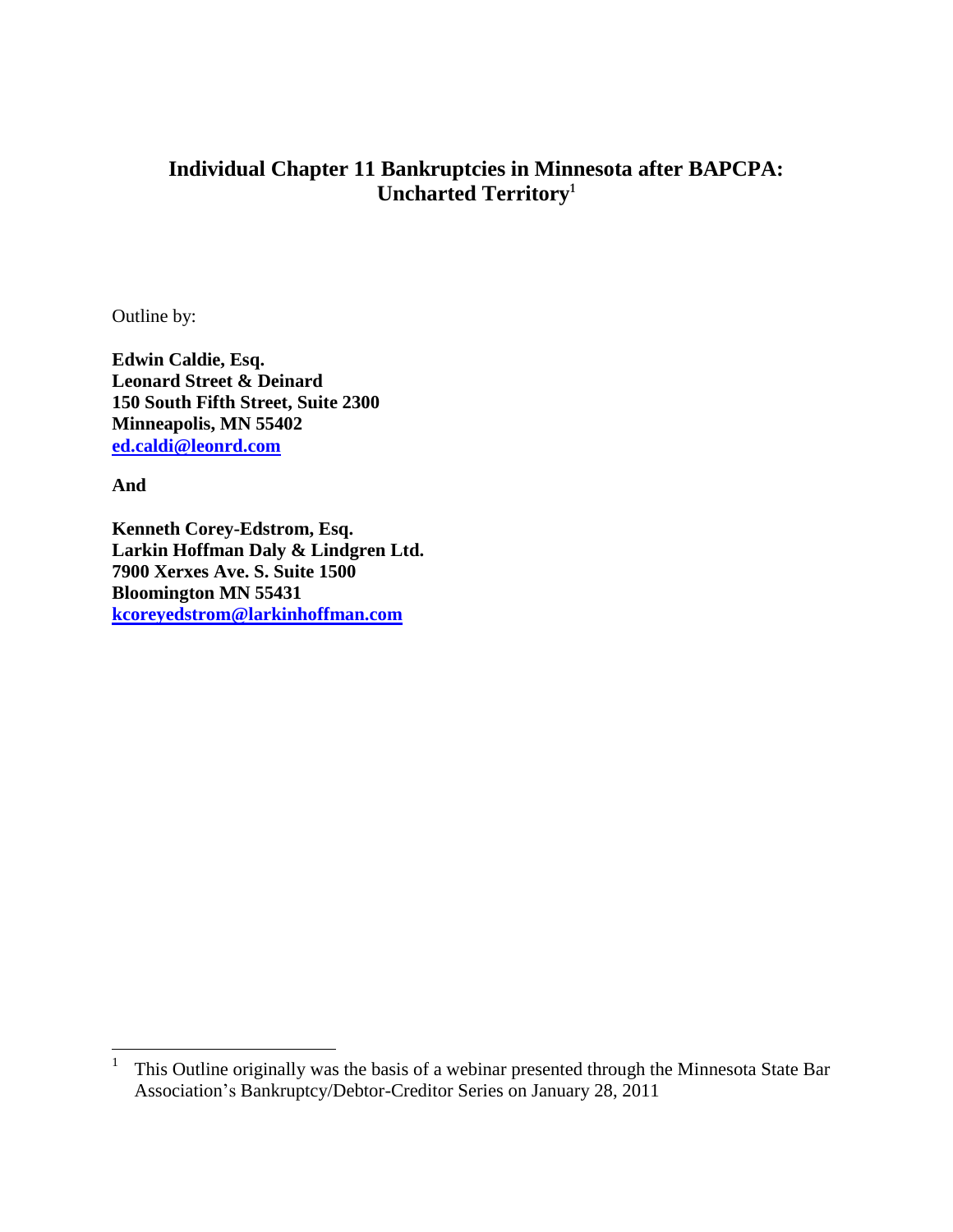# **TABLE OF CONTENTS**

| $I_{\cdot}$ |           |                                                                         |  |
|-------------|-----------|-------------------------------------------------------------------------|--|
| П.          |           |                                                                         |  |
| Ш.          |           |                                                                         |  |
| IV.         |           |                                                                         |  |
| V.          |           |                                                                         |  |
|             | A.        |                                                                         |  |
|             | <b>B.</b> |                                                                         |  |
|             | C.        |                                                                         |  |
|             | D.        |                                                                         |  |
|             | Ε.        |                                                                         |  |
|             | F.        |                                                                         |  |
|             | G.        | Potential issues with the calculation of projected disposable income  8 |  |
| VI.         |           |                                                                         |  |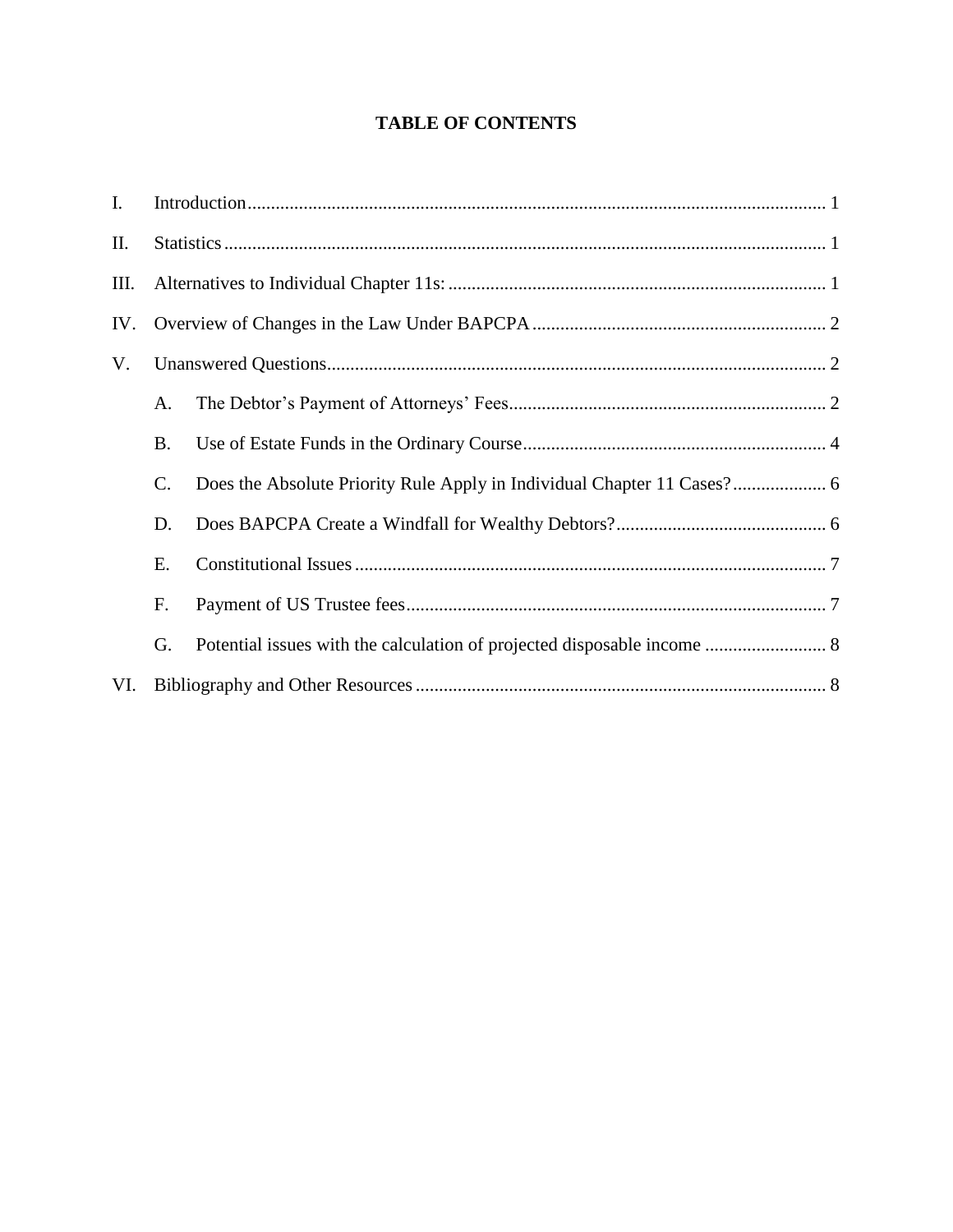## **I. Introduction**

BAPCPA made significant changes to individual chapter 11 cases, many of which import concepts and rules from chapter 13. The result has been described as a hybrid of the pre-BAPCPA chapter 11 and 13, but many of the provisions of chapter 13 do not appear to fit comfortably within chapter 11.

This outline the principal BAPCPA amendments affecting individual chapter 11 cases, analyze a few potential pitfalls, and provide some analysis and references to other resources that will hopefully assist both debtors and creditors in navigating BAPCPA's changes.

## **II. Statistics**

How common is an Individual Chapter 11? Of the 14,191 Chapter 11s filed in fiscal 2009, only 1912 13.5% were "non-business" Chapter 11s which counts all the individual chapter 11s where the debts are consumer debts – the government doesn't count the individual chapter 11s that were designated "business" bankruptcies. One commentator estimated that up to 35% of all chapter 11 bankruptcies are filed by individuals. Ed Flynn, *Bankruptcy by the numbers: Who Is Filing Chapter 11?* Am. Bankr. Inst. L.J. 30 (1999). Another way to look at is that no matter how many have been filed in the past, the number is growing every year, quadrupling in size from Fiscal 2007, the first year of BAPCPA (bankruptcy filings as a whole have only doubled since then). Fully 21% of those individual "non-business" chapter 11s are in three counties, Maricopa county Arizona, los Angeles county California and Clark county Nevada.

### **III. Alternatives to Individual Chapter 11s:**

A client who has more than the Chapter 13 limit and who might flunk the means test is going to be forced into a Chapter 11, however, you need to make sure that that individual can't get around the means test if the majority of their debt is business debt – in that case, they'll qualify for a Chapter 7 despite a high income – a Chapter 7 has many advantages over an Individual Chapter 11!

Another option is staying out of bankruptcy all together. This may be more beneficial – if a multi-million dollar house is owned by a couple in joint tenancy, and only one of the spouses has the debt that is dragging them into bankruptcy, under Minnesota law, no matter what the equity, a judgment creditor can't sell the house out from under the wife to satisfy the debt (Kipp v. Sweno). In a bankruptcy, that protection goes away.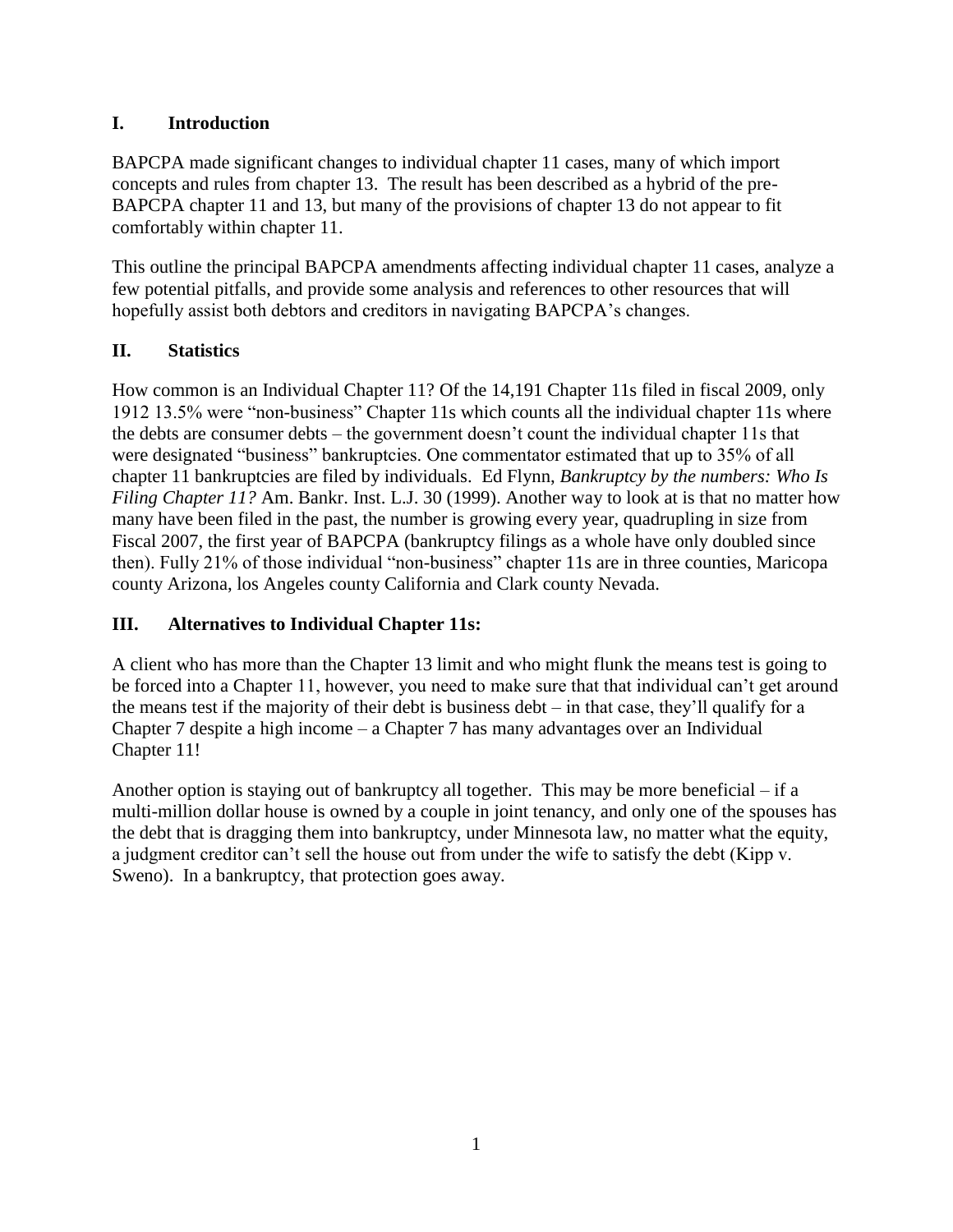### **IV. Overview of Changes in the Law Under BAPCPA**

- Under the revised 11 U.S.C. § 1115, an individual debtor's estate includes earnings and property acquired after filing – this provision is very similar to §1306.
- Under the new version of 11 U.S.C.  $\S$  1123(a)(8), an individual debtor's plan must provide for the distribution of postpetition earnings (and other future income) to creditors as necessary for execution of the plan – this provision now resembles  $§1322(a)(1).$
- Under the revised 11 U.S.C. § 1127(e), an individual debtor's confirmed plan may be modified to alter the amount or duration of payments to certain creditors – even after substantial consummation of such plan.
- Under the revised 11 U.S.C.  $\S$  1129(a)(15), an individual debtor's plan cannot be confirmed over the objection of an unsecured creditor unless the plan either: (i) provides for payment of the allowed amount of the objecting creditor's claim, or (ii) the value of the property to be distributed under the plan is not less than the projected disposable income of the debtor for at least five years following the first payment date (importing the disposable income test from §1325(b)).
- The new version of 11 U.S.C.  $\S 1129(b)(2)(B)$  modifies cramdown rules for individual debtors. Specifically, it allows an individual debtor to retain property included in his/her bankruptcy estate under 11 U.S.C. § 1115
- Under the new version of 11 U.S.C. § 1141(d), discharge for an individual chapter 11 debtor is delayed until the payments under his/her plan have been completed (much like the requirement in §1328(a)).
	- This delay of discharge remains subject to the court's discretion, however. 11 U.S.C. § 1141(d)(5) (similar to the hardship discharge provided for under §1328(b)). For a thorough discussion of this issue, *see* Walter W. Theus, Jr., *Individual Chapter 11s: Case Closing Reconsidered*, Am Bankr. Inst. J. 1 (February 29, 2010).
- Finally, BAPCPA added 11 U.S.C. § 1127(e), which allows for plan modification even after substantial consummation (for purposes similar to § 1329(a)).

# **V. Unanswered Questions**

BAPCPA changes relating to individual chapter 11 cases were intended to create "super-sized" chapter 13s. It appears, however, that some of the concepts underlying these two chapters of the Code may be at odds.

# **A. The Debtor's Payment of Attorneys' Fees**

• Work for the Debtor in Possession versus work for the Debtor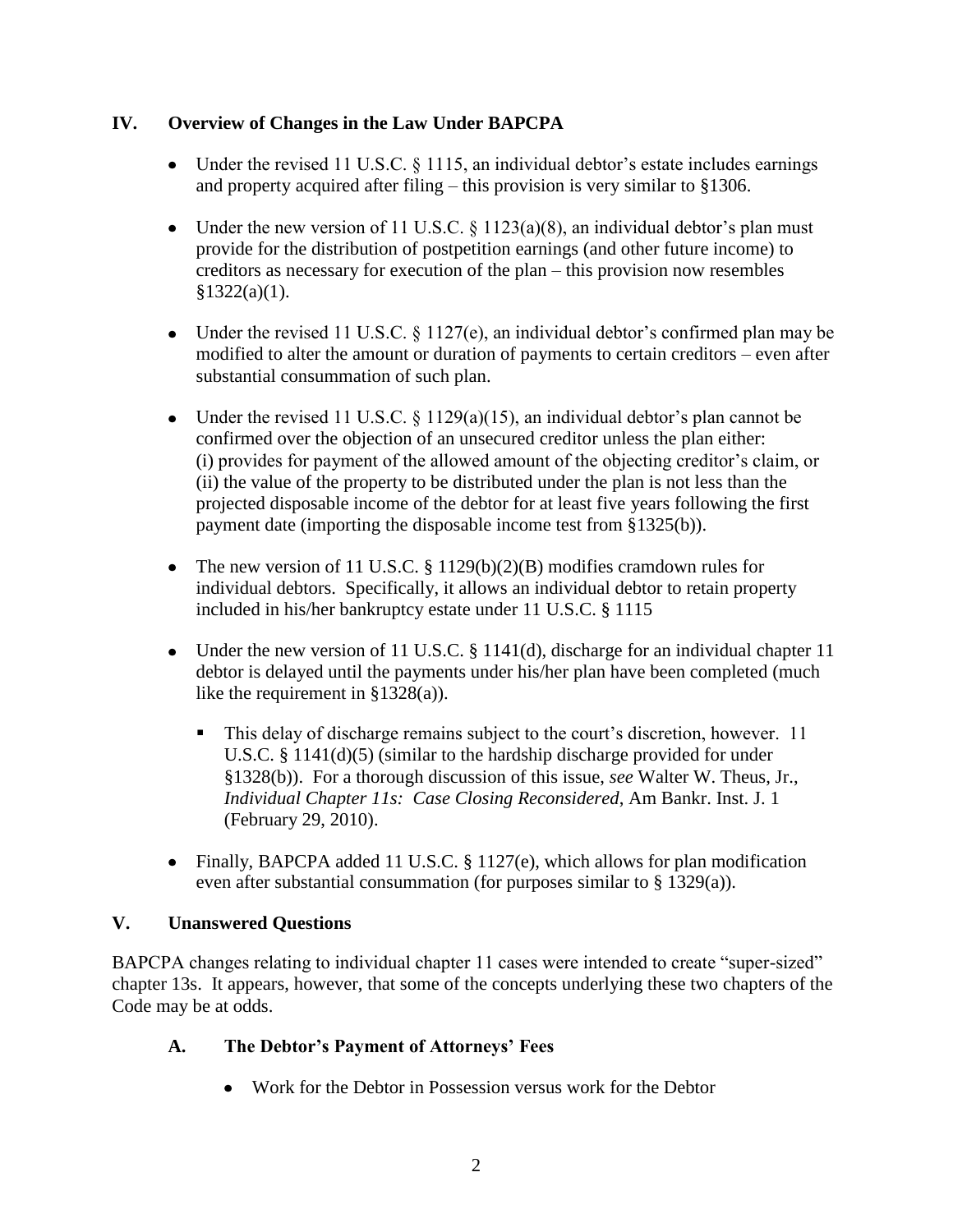- *Lamie v. U.S. Trustee*, 540 U.S. 526 (2004).
- Inapplicability of 11 U.S.C.  $\S$  330(a)(4)(B).
- Retainers.
- New Rule 1.5 of the Minnesota Rules of Professional Responsibility.
- Application for Court Order Allowing Representation.

Under 11 U.S.C. § 1115 involving Chapter 11s for individuals; all of their post-petition income comes into the estate. This is similar to 11 U.S.C. § 1306 for Chapter 13 cases. In individual Chapter 11 case where the attorney has been appointed to represent the estate, there is no problem with getting attorney's fees for work for proposing a plan, bringing motions for the use of cash collateral and the like.<sup>2</sup> However, the few courts that have ruled on the issue are unified in their opposition to paying the debtor's lawyer for work done for the debtor him/herself, for things such as responding to dischargeability actions. 11 U.S.C.  $\S 330(a)(4)$  says:

> **(A)** Except as provided in subparagraph (B), the court shall not allow compensation for—

**(i)** unnecessary duplication of services; or

(ii) services that were not—

 $\overline{a}$ 

- (I) reasonably likely to benefit the debtor's estate; or
- (II) necessary to the administration of the case.

**(B)** In a chapter 12 or chapter 13 case in which the debtor is an individual, the court may allow reasonable compensation to the debtor's attorney for representing the interests of the debtor in connection with the bankruptcy case based on a consideration of the benefit and necessity of such services to the debtor and the other factors set forth in this section.

Section 330(b)(4)(B) is the section of the bankruptcy code used in *Lamie v. U.S. Trustee*, 540 U.S. 526 (2004) to deny a debtor's attorney working in a Chapter 7 case to be paid from the assets of the estate. The problem is more acute in Chapter 11 cases where all income earned, even income earned after the filing of a Chapter 11, is property of the estate (as opposed to a Chapter 7 case where it is not). Note that Chapter 12 and Chapter 13 lawyers don't have this problem. Section  $330(a)(4)(B)$  provides an exception to the "must benefit the estate" rule for chapter 13 lawyers, where all income of the debtor similarly comes into the estate. Congress didn't see fit, when it changed the individual Chapter 11 rules under BAPCPA, to add individual Chapter 11 debtors to the exception (much less individual Chapter 7 debtors). At least one

 $\mathfrak{D}$ This is a bold statement and assumes appropriate approval of counsel by the court and no objection to fee applications filed for this work.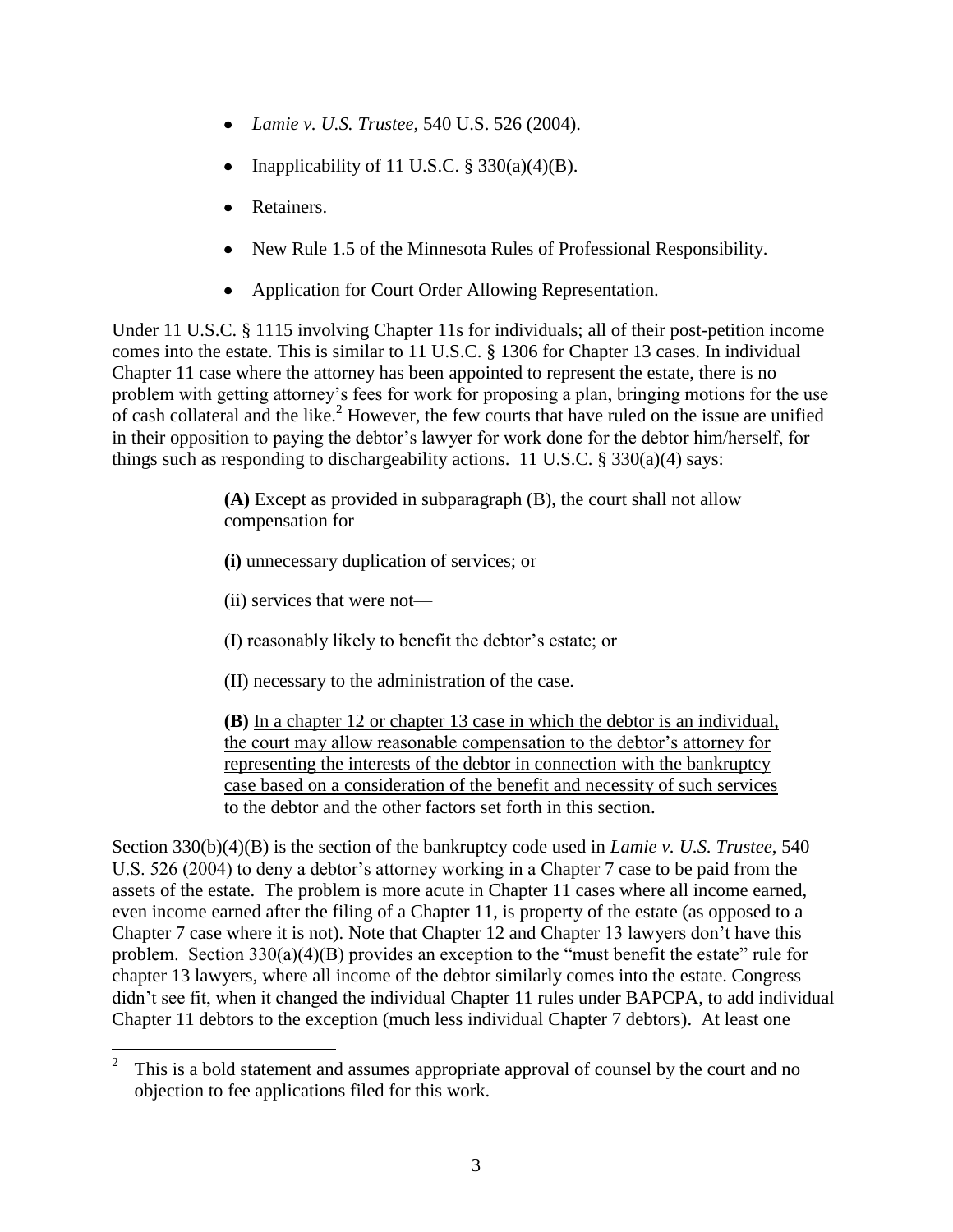attorney has argued that this is an absurd result, *Morrison, P.C., v. U.S. Trustee*, (2010 WL 2653394 (E.D.N.Y.)), to no avail.

So, how, under the new individual Chapter 11, can an attorney get paid for work done to benefit the debtor only, as opposed to benefitting the estate?

First, there is no case law in this district and no "best practices." Cases are getting filed, presumably lawyers are getting paid and cases are getting confirmed. This state of affairs will only last until the first time a creditor or the U.S. Trustee's office complains about fees sought to be paid for a divorce or for non-estate related work. Thus, doing work for an individual chapter 11 debtor and getting paid for is a trap for the unwary. More than that, it is a trap for the wary.

Prior to the filing of the petition, it may be possible to use funds of the debtor to obtain a retainer. Careful counsel can divide the retainer into funds available for work done for the estate and work done solely for the debtor. (Example Forms attached). However, the rules concerning prepetition retainers are tricky and getting trickier. Any unearned retainer held by an attorney at the time of the filing of the bankruptcy belongs to the estate, so you're right back where you started. In fact, you may be worse off, since if an attorney holds property that is determined to be property of the estate, he or she is under a duty as a representative of the estate (lawyer for the Debtor in Possession) to sue him or herself for the return of those funds to the estate, thus creating a conflict and making it impossible for the lawyer to be paid for ANY of the work that they do, either for the debtor or for the estate. See 3 *Collier on Bankruptcy* ¶ 327.04[2][b] (15th rev. ed. 2006).

Finally, it is currently possible to obtain a non-refundable retainer, however, as of July 1, 2011 the rules on what is considered appropriate for retainers that are deemed property of the attorney are changing (see [http://www.lawlibrary.state.mn.us/archive/supct/1012/ORADM108005-](http://www.lawlibrary.state.mn.us/archive/supct/1012/ORADM108005-1217.pdf%20for%20new%20rule%201.5) [1217.pdf for new rule 1.5](http://www.lawlibrary.state.mn.us/archive/supct/1012/ORADM108005-1217.pdf%20for%20new%20rule%201.5) of the Minnesota Rules of Professional Responsibility concerning "advance payments" and "availability retainers.") Just how a bankruptcy court will interpret these new rules is unknown but it is a virtual certainty that bankruptcy trustees will challenge advance fees to find out whether the bankruptcy courts will support this new rule of professional responsibility in the bankruptcy context.

# **B. Use of Estate Funds in the Ordinary Course**

- $\bullet$  Is Section 363(c)(1) enough?
- Dichotomy of code's treatment of Business and Living Expenses in Chapter 13
- Dichotomy of code's treatment of living expenses pre-confirmation (nonexistent) and post-confirmation
- Court Order probably a good idea, although untried in this district.

This issue of how bankruptcy Debtor's counsel is to be paid is intimately connected with issues concerning what a Chapter 11 debtor can spend, even if there are no holders of cash collateral.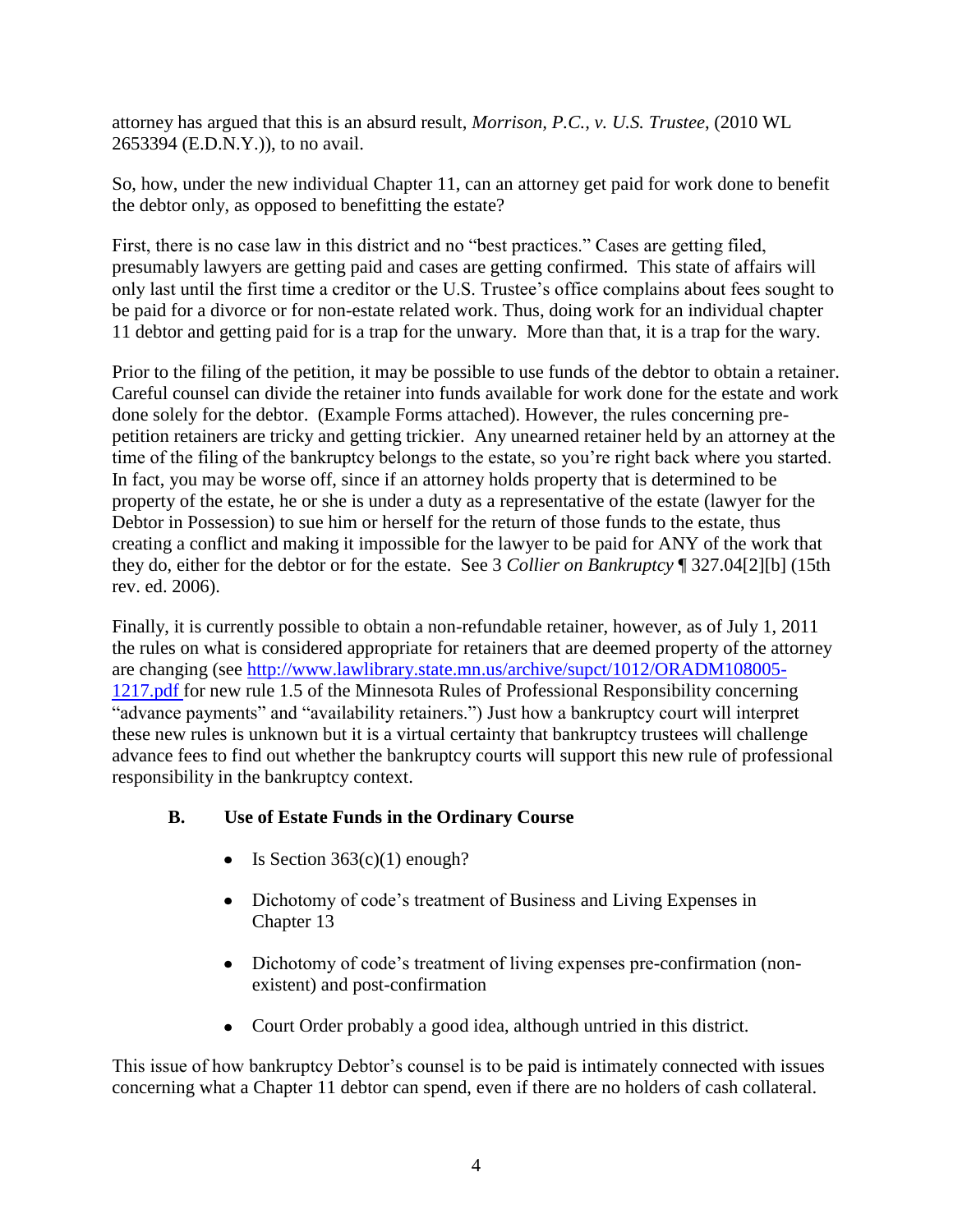The reason that there has been no immediate panic over the issue of what an individual Chapter 11 Debtor can spend is that section  $363(c)(1)$  provides that a debtor may use property of the estate *in the ordinary course of business* without notice or a hearing. Although Congress made attempts to conform the provisions of an individual Chapter 11 debtor to be more like a Chapter 13, unfortunately, Congress failed to amend Section  $363(c)(1)$  to also include ordinary course living expenses, which may be different. For example, Section 1325(b) allows a Chapter 13 debtor to spend funds for costs that are reasonably necessary for the "maintenance or support of the debtor or a dependent of the debtor" AND necessary business expenses. There is no such provision in the Chapter 11 sections. It simply can't be that Congress wouldn't allow a Debtor to pay for their groceries. See, e.g., *In re Goldstein*, 383 B.R. 496 499 (Bankr. C.D. Cal. 2007). In addition, a debtor may be able to rely on the fact that an administrative expense, that is, actual and necessary costs of persevering the estate, Section 503(b)(1) can be paid (except for professional fees) without a court order. However, that doesn't cover your daily trip to Caribou. In fact, other than the argument that an expenditure made by an individual Chapter 11 debtor post-petition is made "in the ordinary course of business" or is an administrative expense, the law provides no guidance on what can be spent during the course of the case (pre-confirmation).

All of the statutes concerning what a Chapter 11 individual debtor can spend concern expenditures AFTER the plan is confirmed (Section 1129). To avoid motions to dismiss the case by a creditor who is trying to claim that the expenses being made by a Chapter 11 debtor are either too high or not allowed, the Debtor can seek an order of the court that allows the Debtor to pay reasonable expenses. This of course tees up the issue of what expenses are allowable, and if the Debtor is seeking to spend whatever they can get away with to maintain their previous lifestyle, that may be a tough sell for Debtor's counsel. However, this is an issue that is going to be faced sooner or later upon confirmation anyway, and if a Debtor is only allowed certain expenses under their plan that are significantly less than they have spent during the case up to that date, they may face a Section 549 motion by the US Trustee if those expenses have not be pre-approved by the Court. This is also a method of again attempting to allow the debtor funds to pay its bankruptcy attorney or divorce attorney. The issue of payment of non-estate counsel and approval of living expenses can be brought in one motion, the form of which has been successfully used in other districts, however, not yet in Minnesota.

Equally important is that over median income individuals under a chapter 13 are subject to the means test spending limits, whereby all disposable income in excess of those expenses is the be paid into a Chapter 13 plan (section 1325(b)(3).) However, there is no means test for expenses in individual Chapter 11 cases (only 1325(b)(2) (the test for calculating disposable income under the means test neutered by the *Lanning* decision) are imported into individual chapter 11 cases, not 1325(b)3) (expense limits that guide how much of the disposable income must be committed to a Chapter 13 plan). Therefore, the question is, what is the amount that an individual Chapter 11 debtor can spend after plan confirmation? Notice that this is a continuation of the issue noted above, that there is no section in the Bankruptcy Code that provides what a debtor can spend prior to confirmation. This lapse in the code concerns what a debtor can spend after confirmation.

Note that 1129(a)(15) only forces you to pay in all of your disposable income into your plan for five years if an unsecured creditor objects. SIGNIFICANTLY, many times unsecured creditors can't be bothered to pay attention to what is happening in a Chapter 11 case – the guardian of the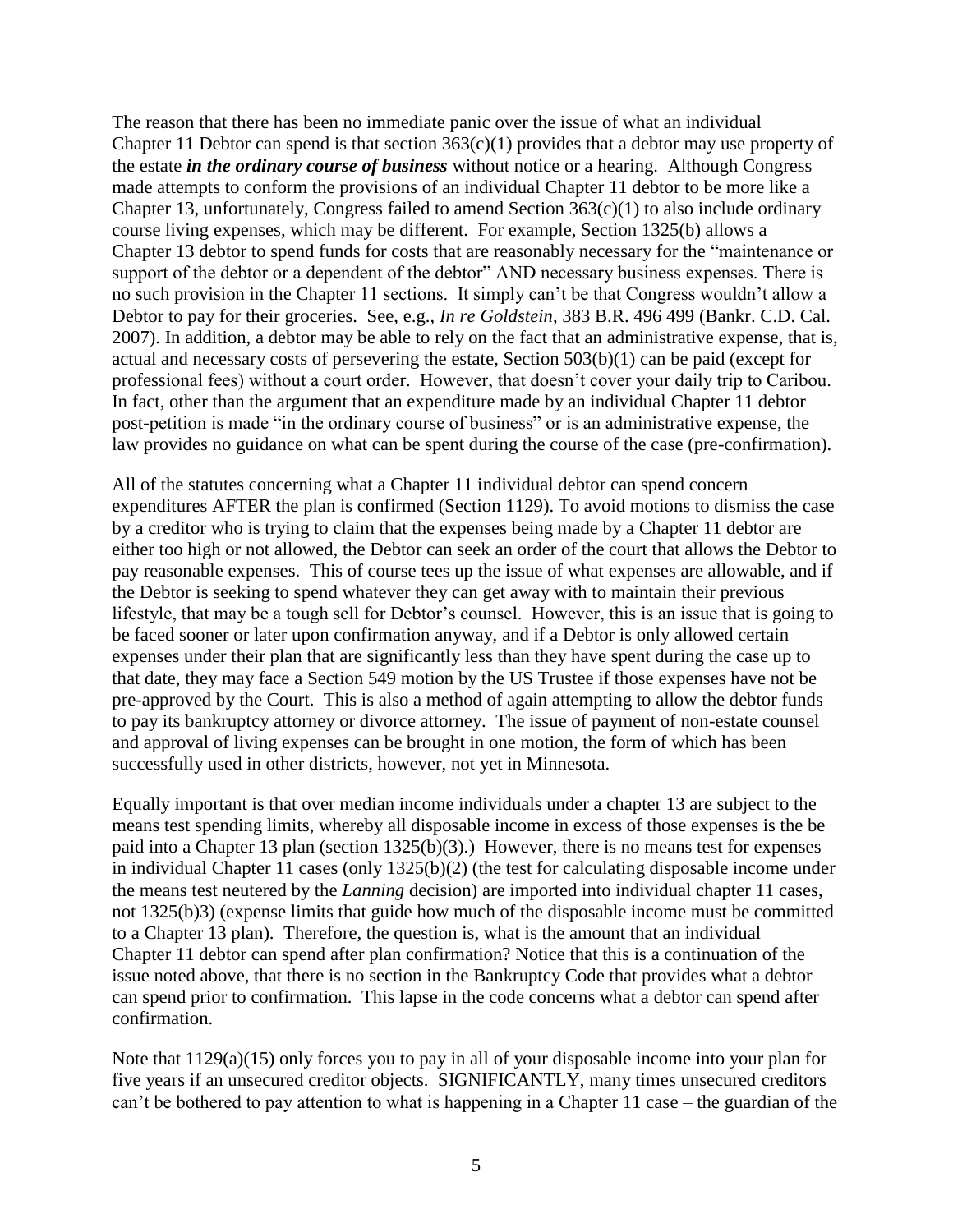rights of the Chapter 11 unsecured creditors in those cases, the US Trustee, is NOT empowered to object to the debtor's plan merely because it provides for less than 5 years worth of payments or because it provides 90% of disposable income rather than 100% over 5 years. However the US trustee can always argue that a plan is not proposed in good faith which is another confirmation hurdle under Section 1129.

## **C. Does the Absolute Priority Rule Apply in Individual Chapter 11 Cases?**

- Interplay Between 11 U.S.C. §§ 1115, 541, 1129(b)(2)(B)(II), 1123(a)(8), and  $1129(a)(15)$ .
- Absolute Priority Rule Does NOT Apply
	- *In re Shat*, 424 B.R. 854 (Bankr. D. Nev. 2010)
	- *In re Bullard*, 358 B.R. 541 (Bankr. D. Conn. 2007)
	- *In re Tegeder*, 369 B.R. 477 (Bankr. D. Neb. 2007)
	- *In re Roedemeier*, 374 B.R. 264 (Bankr. D. Kan. 2007)
- Absolute Priority Rule DOES Apply
	- *In re Gbadebo*, 431 B.R. 222 (Bankr. N.D.Cal. 2010)
	- *In re Gelin*, 437 B.R. 435 (Bankr. M.D. Fla. 2010)
	- *In re Mullins*, 435 B.R. 352 (Bankr. W.D.Va. 2010)

### **D. Does BAPCPA Create a Windfall for Wealthy Debtors?**

- Many individual debtors possess substantial assets or significant sources of income. Despite BAPCPA's changes, many contend that the Code still does not provide a comprehensive solution to potential abuses.
- A debtor is not required to show regular income to file an individual chapter 11 case.
- A chapter 11 filing creates a new estate that can be taxed as a separate entity under 26 U.S.C. § 1398. This may create an advantage for debtors with capital gains upon the sale of a large asset (since tax liability would be paid by the estate).
- Even assuming that a court chooses to apply the absolute priority rule in an individual chapter 11 case, under the exception to the absolute priority rule applying only to individual, chapter 11 debtors, a debtor may retain substantial property even if creditors (and perhaps even senior creditors) do not receive full payment.
- Under  $1129(a)(15)$  all individual Chapter 11 debtors are subject to running their income through the means test to determine the "disposable income" available to pay creditors using a formula that looks at the previous 6 month's income. For Chapter 11 debtors this is a meaningless provision. Under the US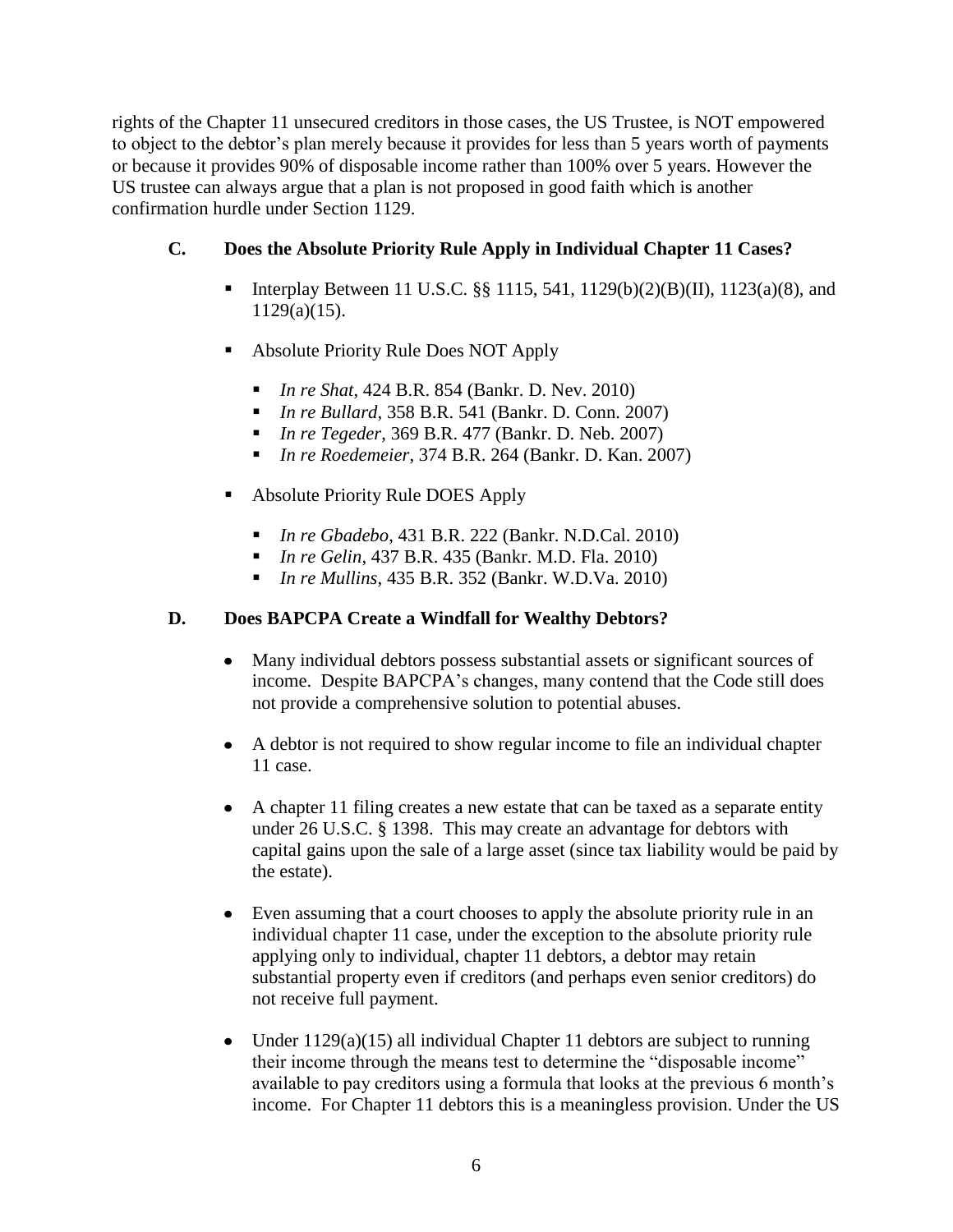Supreme Court's June 2010 decision, *Hamilton v. Lanning*, 560 U.S. \_\_\_, 130 S.Ct. 487 (2010), the Court decided that under Section 1325(b)(2) (and, by implication under an individual Chapter 11 under section 1129(b)) that the actual disposable income for the future, if different from the pre-filing income, should be used instead. Therefore, the Means test on the income side is pretty meaningless (in above-median Chapter 13 debtor cases as well as all individual debtor Chapter 11 cases).

## **E. Constitutional Issues**

- Questions exist regarding the constitutionality of BAPCPA reforms
	- Do the reforms violate the 13th Amendment prohibition on involuntary servitude? Individual Ch 11 cases may be filed involuntarily, and sections 1115 (including postpetition earnings as property of the Chapter 11 estate) and 1129(a)(15) (requiring an objecting creditor(s) to receive value at least equal to the debtor's projected disposable income for the five years following confirmation) may impose an unconstitutional obligation on a debtor to work for his or her creditors.
	- In addition, due to means testing under Chapter 7 and the possible unavailability of Chapter 13, an individual Chapter 11 debtor may have no choice (short of avoiding bankruptcy altogether) but to work for creditors under the terms of a Chapter 11 plan.
	- Other involuntary aspects of Chapter 11 contribute to the constitutional argument: As noted, creditors can seek to modify a substantially consummated plan without the debtor's consent under 11 U.S.C. § 1127(e), and creditors can move to convert an individual debtor's Chapter 7 case to one under Chapter 11.

#### **F. Payment of US Trustee fees**

- Individual chapter 11 cases under BAPCPA are less likely to be closed  $\bullet$ quickly after plan confirmation, and US Trustee fees must be paid until the case is closed.
- $\bullet$ Some courts have held that individual chapter 11 cases cannot be closed until all plan payments are made. *See*, *e.g.*, *In re Ball*, 2008 WL 2223865 (Bankr. N.D. W. Va. 2008).
- Other courts have allowed individual chapter 11 debtors to close their case prior to completing plan payments to eliminate ongoing quarterly US Trustee fees (and increase creditor recoveries). *See*, *e.g.*, *In re Johnson*, 402 B.R. 851 (Bankr. N.D. Ind. 2009).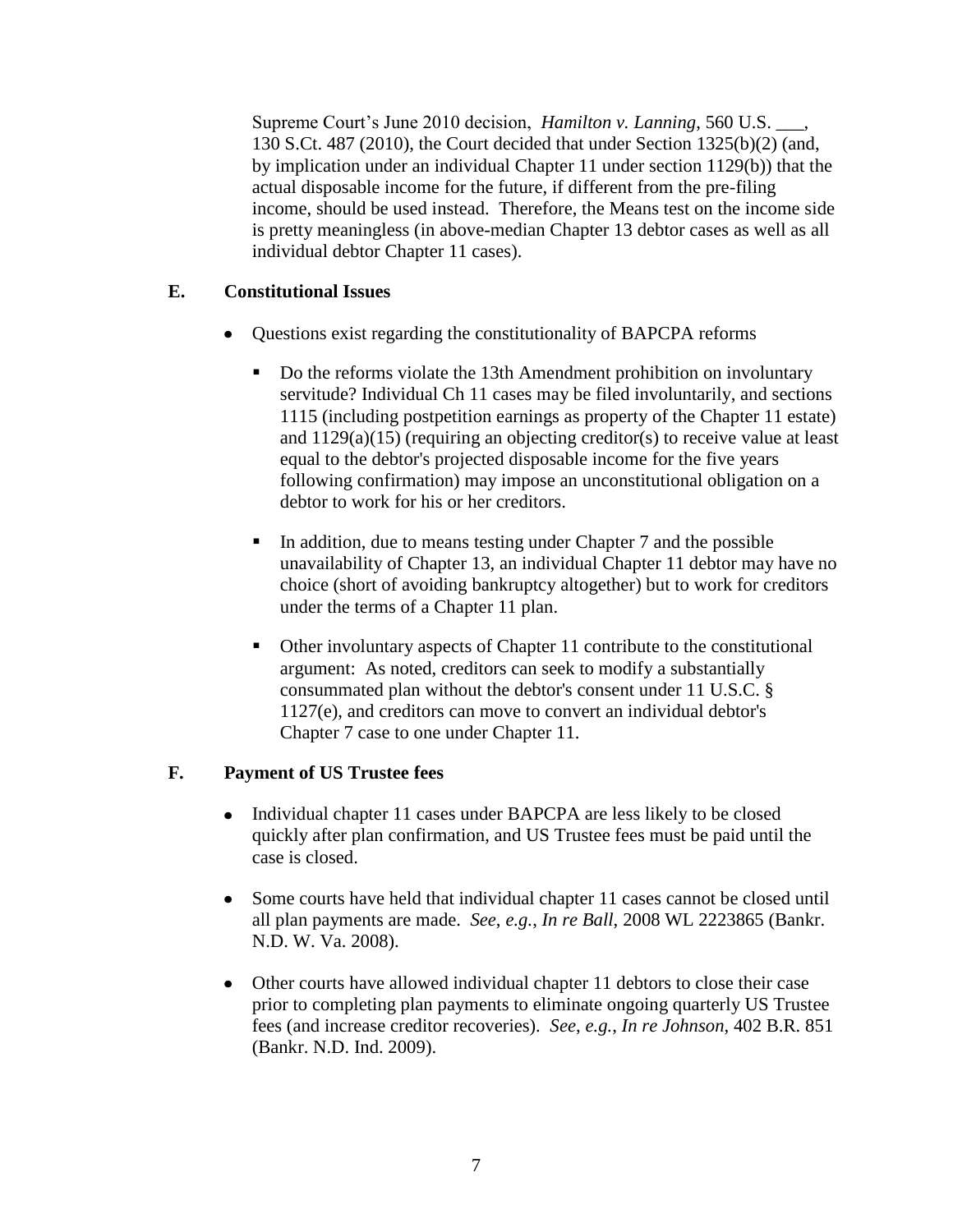#### **G. Potential issues with the calculation of projected disposable income**

- $\bullet$ How does the Code account for a debtor's ability (and incentive) to produce conservative estimates of his/her income?
- Can creditors prevent a savvy debtor from deferring income until after the five years following plan confirmation?
- For a detailed discussion, *see* Stephen J. Shimshak, Brian S. Hermann, and Rebecca R. Zubaty, *Bankruptcy Reforms and the High Net Worth Debtor*, 239 New York L. Journal 11 (March 3, 2008).

#### **VI. Bibliography and Other Resources**

- A. Walter W. Theus, Jr., *Individual Chapter 11s: Case Closing Reconsidered*, Am Bankr. Inst. J. 1 (February 29, 2010).
- B. Stephen J. Shimshak, Brian S. Hermann, and Rebecca R. Zubaty, *Bankruptcy Reforms and the High Net Worth Debtor*, 239 New York L. Journal 11 (March 3, 2008).
- C. William L. Norton, III, Hon. Dennis R. Dow, and J. Michael Morris, *Post-BAPCPA Issues for Attorneys Representing Individual Chapter 11 Debtors*, 100110 ABI-CLE 89 (October 1, 2010).
- D. Bruce A. Markell, The Sub Rosa Subchapter: Individual Debtors in Chapter 11 after BAPCPA, 2007 U. Ill. L. Rev. 67 (Spring 2007).

#### **Hypotheticals and Miscellaneous Notes:**

You've built up a pretty good consumer Chapter 13 caseload over the last few years but have never filed a Chapter 11. One day, in walks a client into your office with over \$360,475 in unsecured debt or over \$1,081,400 in secured debt. You've heard that a Chapter 11 is kind of a giant Chapter 13. So, should you go ahead and file an individual Chapter 11 as your first ever Chapter 11 filing?

No, because all of the rules concerning Chapter 11s are still in place – there are still concerns over adequate protection payments for secured lenders, cash collateral rights for those creditors who have an interest in the cash of the debtor (in the context of individual chapter 11s the most likely cash collateral holder will be taxing authorities who have filed tax liens) rules concerning use of assets out of the ordinary course of business (do you need court permission to buy a new car that you are going to finance?), United States Trustees reports, perhaps a creditor's committee (God forbid!), and on and on. Especially since the law on individual Chapter 11s is so undeveloped, it would be very, very difficult to try to learn Chapter 11 law on the fly as well as the special rules concerning how individual Chapter 11 cases differ from a corporate Chapter 11.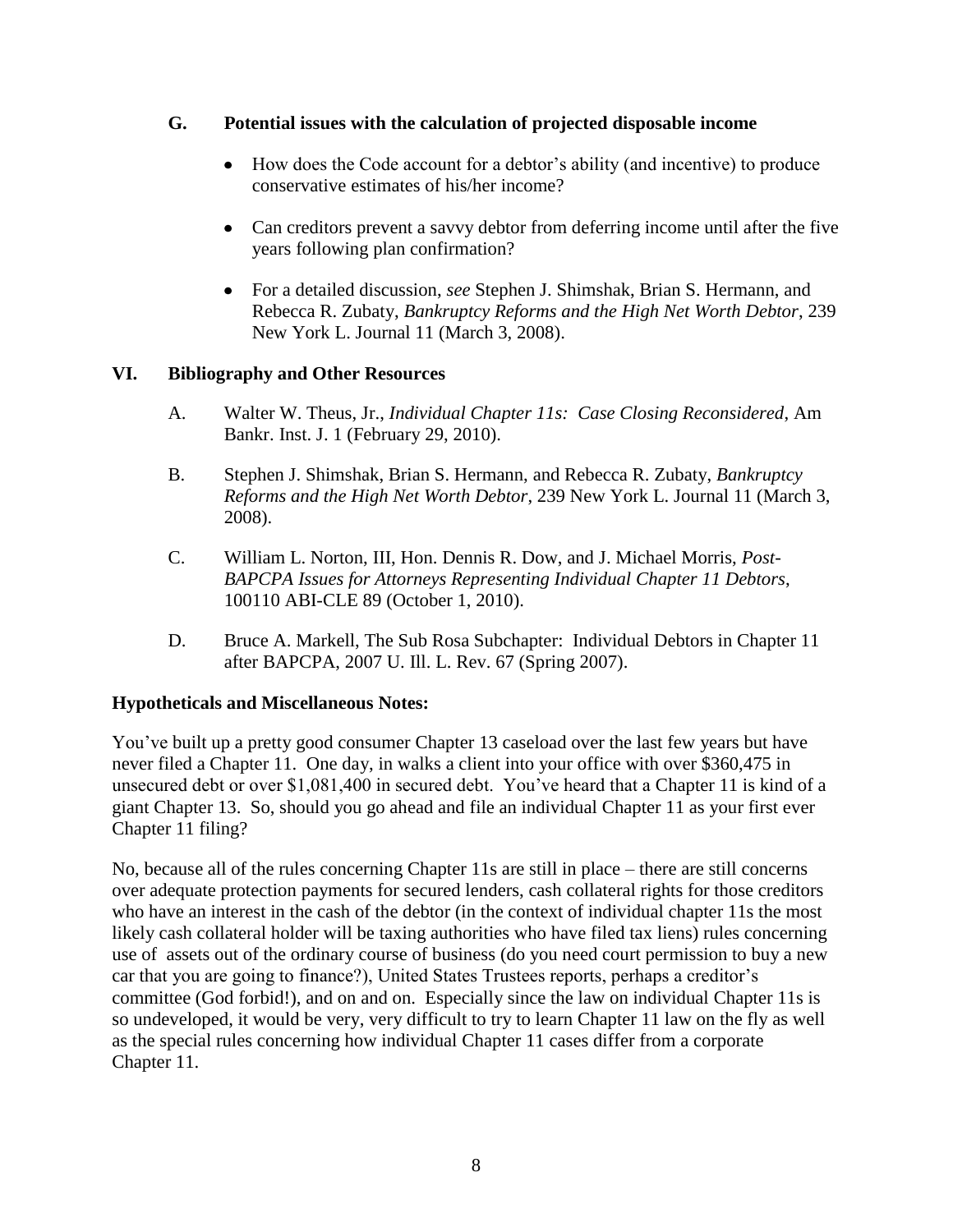Individual Chapter 11 debtor is in bankruptcy, all he has in assets is \$1000 in his checking account on the effective date of his plan (that is generally 7 to 30 days after confirmation), all of which he earned in the past 20 days, and he takes Minnesota exemptions – how much of that money must be used in any formula in a Chapter 11 to determine how much to pay his creditors?  $(1129(a)(7)$  – debtor has to pay amount equal to what the creditors could have gotten if he filed Chapter 7 on the effective date – so the creditors could force that chapter 11 creditor to pay \$750 of that money into his chapter 11 plan.

Second part of hypothetical: What is the homestead limit in Minnesota, as asserted by the Minnesota Department of Commerce (\$360.000, for urban homesteads).

If an individual Chapter 11 Debtor files bankruptcy with \$360,000 in equity in his homestead on the effective date and his home has \$560,000 in equity in his homestead as of day 1825 (the last day of his 5 year plan) – can the creditors seek to modify the plan have that additional \$200,000 in equity paid out to his creditors?

No. Why not? 1129(a)(7) doesn't apply here and any appreciation on exempt assets should be allowed to be kept by the debtor so long as other hoops are jumped through as to the payment of disposable income. *Cf. In re Berger*, 61 F.3d 624 (8th Cir.1995) (Sale of an asset in bankruptcy purchased with non-exempt income is not "income" for purposes of determining amount of funds to be paid in a Chapter 12 plan, note, however, that the  $8<sup>th</sup>$  Circuit seemed ready in a subsequent decision to change this ruling. (*Koch*).

Third part of hypothetical: Since 1129(a)(7) doesn't seem to apply to increases in exempt property after the effective date of the plan, is exempt property included in "disposable income?" Shouldn't the Debtor be allowed to exempt out 75% of his wages from payment of his creditors? Otherwise, what good are Minnesota income exemptions? No, at least where a bankruptcy is voluntary the bankruptcy code provides that you have to contribute your income to the plan no matter what that income consists of – social security benefits, workers compensation benefits, or exempt portions of your paycheck – no one is forcing you to file a chapter 13.) *In re Koch* 109 F.3d 1285 ( $8<sup>th</sup>$  Cir. 1997). What about in the case of an involuntary Chapter 11?

Ed: This argument about the **absolute priority rule**, it only really deals with non-exempt property, correct? If property is exempted out of the estate in the first place, it doesn't even get into the discussion of whether the Debtor can keep "property of the estate" under 1129(B)(2)(b)(2) - which shouldn't? include property that has already been taken out of the estate, right? (NO, THIS IS NOT RIGHT, ESTATE PROPERTY INCLUDES EXEMPT PROPERTY) so if you can't keep "property of the estate" until you pay your creditors in full, that means that if your disposable income for 5 years doesn't pay unsecured creditors in full, and you don't get the votes to approve the plan, you have to liquidate any asset you own that is property of the estate, including EXEMPT Property!) to pay your creditors in full – THAT'S A FINE HOW DO YOU DO, MUCH WORSE THAN CHAPTER 7 OR CHAPTER 13.

Just what is the statutory basis for the Absolute Priority rule  $(1129(B)(2)(b)(2) - A$  plan can only be confirmed if a holder of a claim that is "junior" to the claims of the creditors doesn't keep any property if they don't consent – how is keeping property that your allowed to keep under the